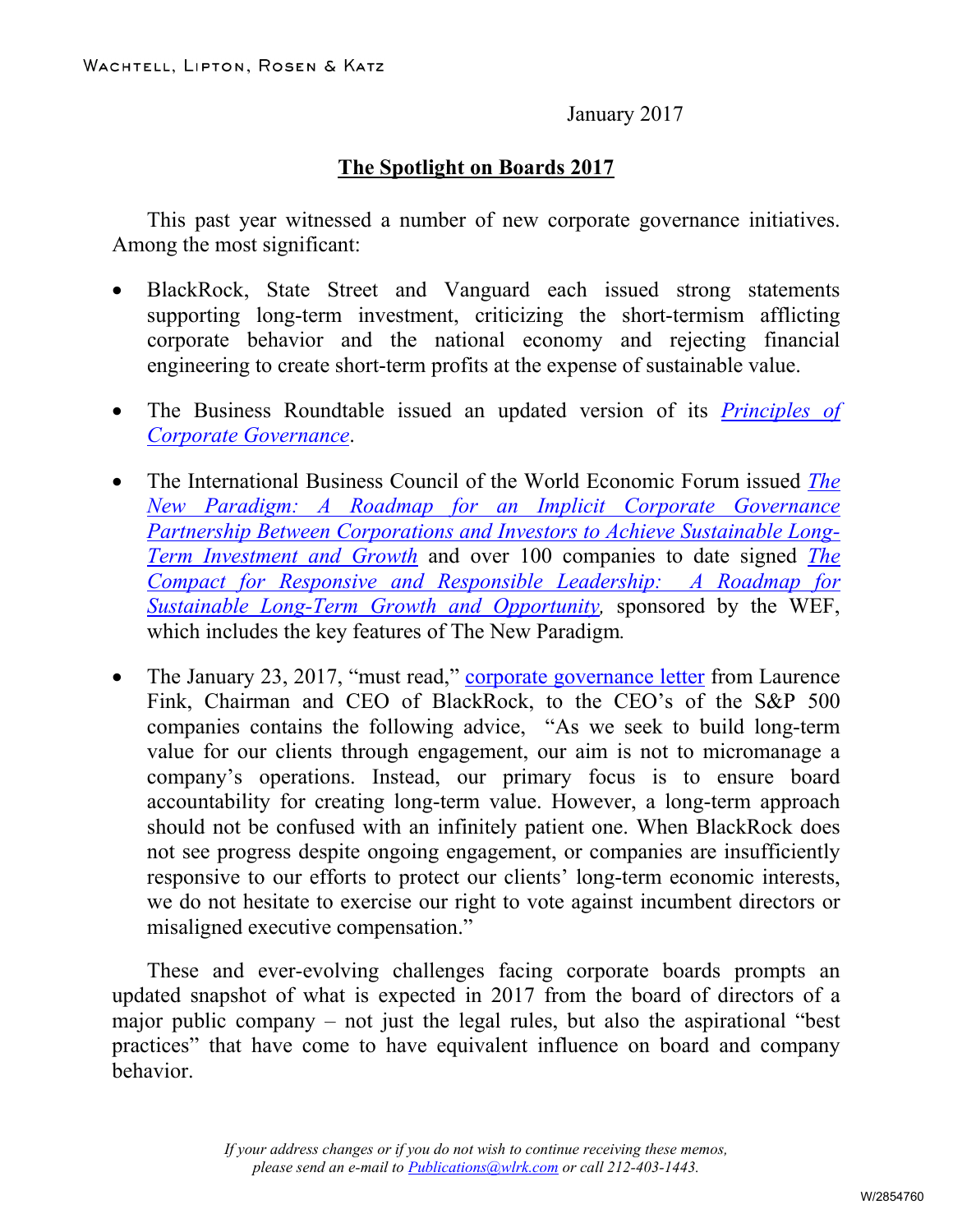Boards are expected to:

- Be actively involved with management in the development and oversight of a thoughtful long-term strategy for the company and the communication of this strategy to investors. Understand strategic assumptions, uncertainties, judgments, alternatives and risks.
- Appreciate that a healthy corporate culture is a valuable asset, a source of competitive advantage and vital to the creation and protection of long-term value. Establish the appropriate "Tone at the Top" to actively cultivate a culture that gives high priority to ethical standards, principles of fair dealing, professionalism, integrity, full compliance with legal requirements and ethically sound strategic goals. Understand employee morale and sentiment, including through updates from management.
- Choose the CEO, monitor his or her performance and have a succession plan in case the CEO becomes unavailable or fails to meet performance expectations. Encourage robust succession planning for C-level executives, senior managers and key personnel below the CEO level.
- Maintain a close relationship with the CEO and work with management to encourage entrepreneurship, appropriate risk taking, and investment to promote the long-term success of the company (despite the constant pressures for short-term performance) and to navigate the dramatic changes in domestic and worldwide economic, social and political conditions. Approve the company's annual operating plan and long-term strategy, monitor performance and provide advice to management as a strategic partner.
- Develop an understanding of shareholder perspectives on the company and foster long-term relationships with shareholders, as well as deal with shareholder requests for meetings to discuss governance, the business portfolio, capital allocation and operating strategy, and for greater transparency into the board's practices and priorities. Evaluate the demands of corporate governance activists, make changes that the board believes will improve governance and resist changes that the board believes will not be constructive. Work with management and advisors to review the company's business and strategy, with a view toward minimizing vulnerability to attacks by activist hedge funds and securing the support of the company's long-term investors.
- Organize the business, and maintain the collegiality, of the board and its committees so that each of the increasingly time-consuming matters that the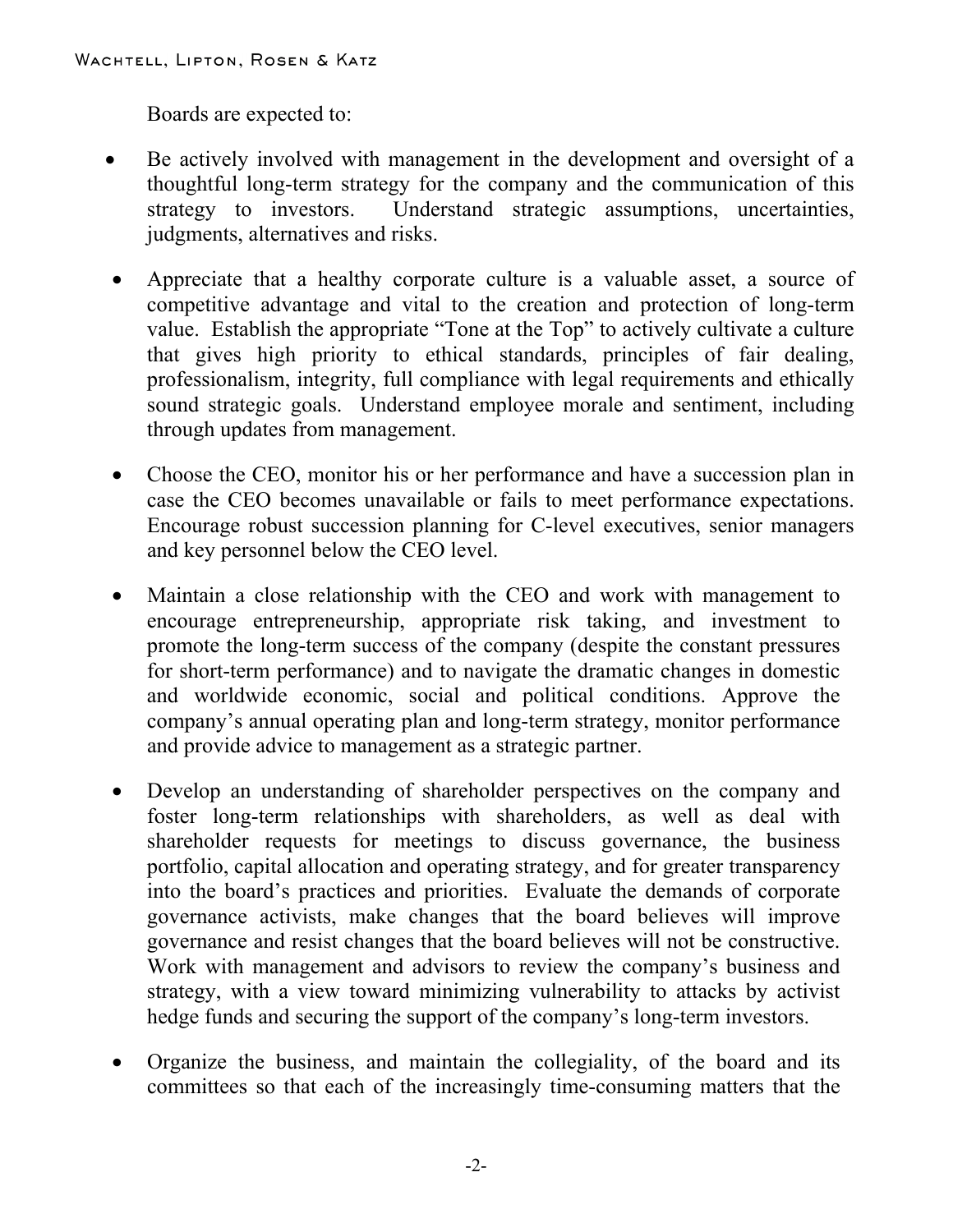board and board committees are expected to oversee receive the appropriate attention of the directors.

- Plan for and deal with crises, especially crises where the tenure of the CEO is in question, where there has been a major disaster or a risk management crisis, or where hard-earned reputation is threatened by a product or business failure or a socio-political issue. (Many crises are handled less than optimally because management and the board have not been proactive in planning to deal with crises, and because the board cedes control to outside counsel and consultants.)
- Determine executive compensation to encourage and reward executives for accomplishing business goals in furtherance of the company's long-term strategy and seek to achieve the delicate balance of enabling the company to recruit, retain and incentivize the most talented executives while also avoiding media and populist criticism of "excessive" compensation, and take into account the implications of the "say-on-pay" vote. Consider whether compensation schemes for employees below the C-suite create appropriate or inappropriate incentives.
- Face the challenge of recruiting and retaining highly qualified directors who are willing to shoulder the escalating work load and time commitment required for board service, while at the same time facing pressure from shareholders and governance advocates to embrace "board refreshment", including issues of age, length of service, independence, expertise, gender and diversity. Provide compensation for directors that fairly reflects the significantly increased time and energy that they must now spend in serving as board and board committee members.
- Develop and keep fresh a plan for the annual evaluation of the board's performance and the performance of the board committees and each director.
- Determine the company's reasonable risk appetite (financial, safety, cyber, political, reputation, etc.), oversee the implementation by management of stateof-the-art standards for managing risk, monitor the management of those risks within the parameters of the company's risk appetite and seek to ensure that necessary steps are taken to foster a culture of risk-aware and risk-adjusted decision-making throughout the organization.
- Oversee the implementation by management of state-of-the-art standards for compliance with legal and regulatory requirements, monitor compliance and actions taken in response to non-compliance. Respond appropriately to "red flags."